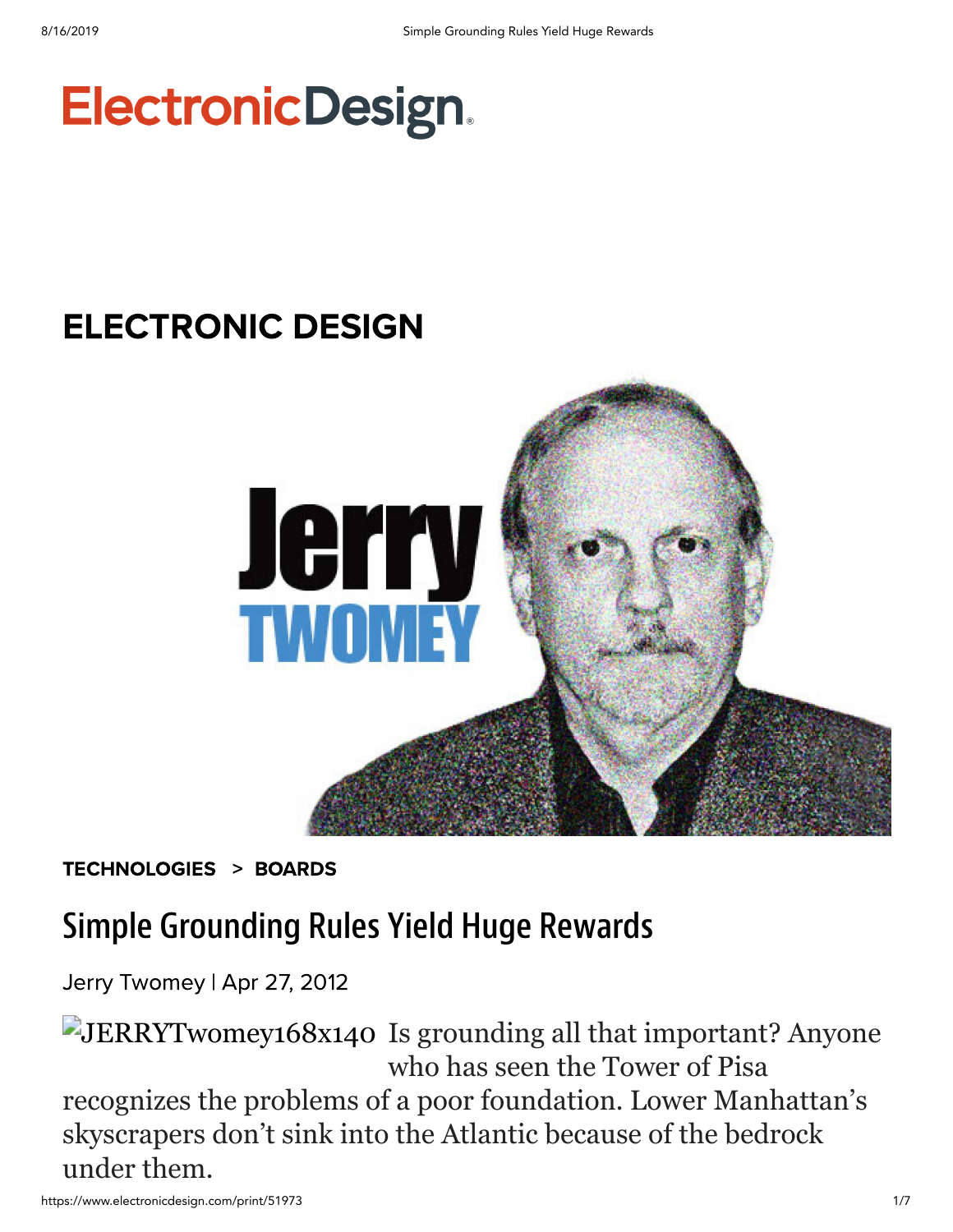The analogy serves well for electronics. You can build a shack on a mud flat. But if you want to build something big and impressive, the ground underneath needs to be rock solid. However, most designers tend to ignore the ground until it becomes a problem.

Will a poor grounding strategy really affect performance? That depends on what's in the design and how the device gets used and abused. Digital devices are pretty forgiving. Grounds can vary by 25% of the power supply, and you can still pass data around.

An RF front end with 80 dB of dynamic range and 1  $\mu$ V of in-band ground noise, though, is a total showstopper. High-performance audio systems have similar dynamic range, and the slightest amount of ground noise can totally trash a studio recording.

On the abuse side, high-reliability systems need to survive electrostatic discharge (ESD) events and remain functional. A highvoltage ESD zap can cause amps of ground current surge, and the ground responds like a trampoline. Medical electronics not only need to survive these surges, they also must function through the event. Heart attacks don't wait for system reboots.

### On The Bench

A few years ago, I was helping some designers get their device ready for medical compliance testing, and they were at a loss. They had ESD crashes and RF emissions failures. The system was entirely ground referenced, nothing differential, with 3 feet of cabling between the sensor circuits and controller system.

That cable was expected to maintain a good ground between boards when it was hit with an ESD pulse. Nope! The data between boards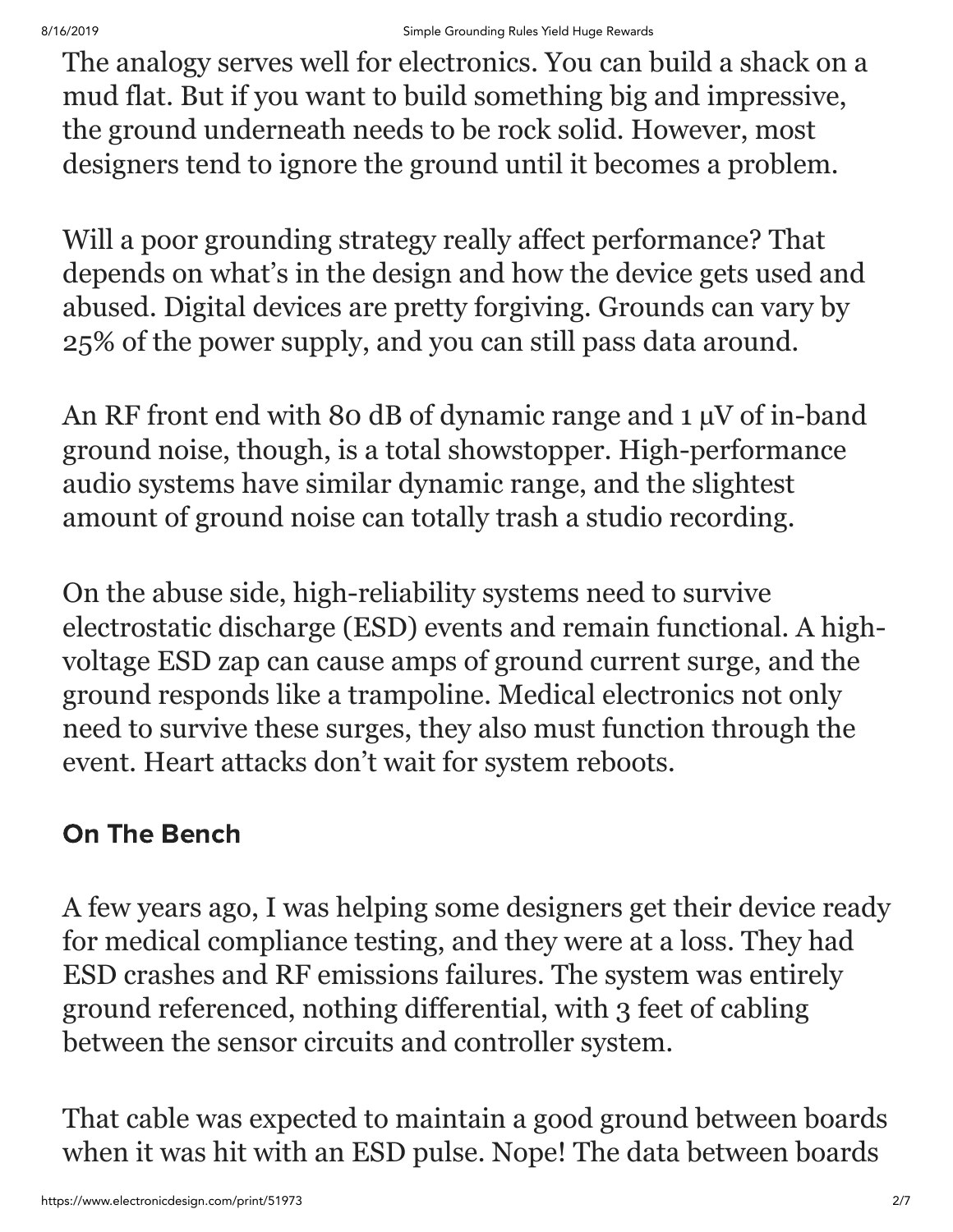was trashed as the ground bounced with more than 10 V of inductive ringing.

Also, the processor clock was causing current surges in the ground wire between boards, which made a great antenna as the microprocessor broadcast with every clock cycle. Fixing those problems were largely an exercise in recognizing that ground is not an absolute.

Everything's got impedance. It doesn't matter if it's a 2-in. thick bar of solid copper or that 3-ft cable. If you pump current into a conductor under some set of conditions, it's going to start looking like something other than a perfect connection. Power system designers worry about millohms, and RF people are concerned with nanohenries. Be it mega-amps or gigahertz, a single node starts to look like separate nodes with voltage variance in between.

It's like two boats bobbing around in the ocean. Handing a beer between boats in rough water is a messy process at best. Calmer seas are needed to get that cold brew over. In design, a stable ground is needed for a reliable system and a clean passing of signals. There is no such thing as a perfect ground or a perfect connection. But as engineers, we can make it good enough for most situations.

#### Grounding Solutions

Engineers run into grounding issues in three areas: in multi-board distributed systems, within a single printed-circuit board (PCB), and inside a chip. All suffer grounding problems, with similar issues. Bigger physical dimensions tend to cause problems at lower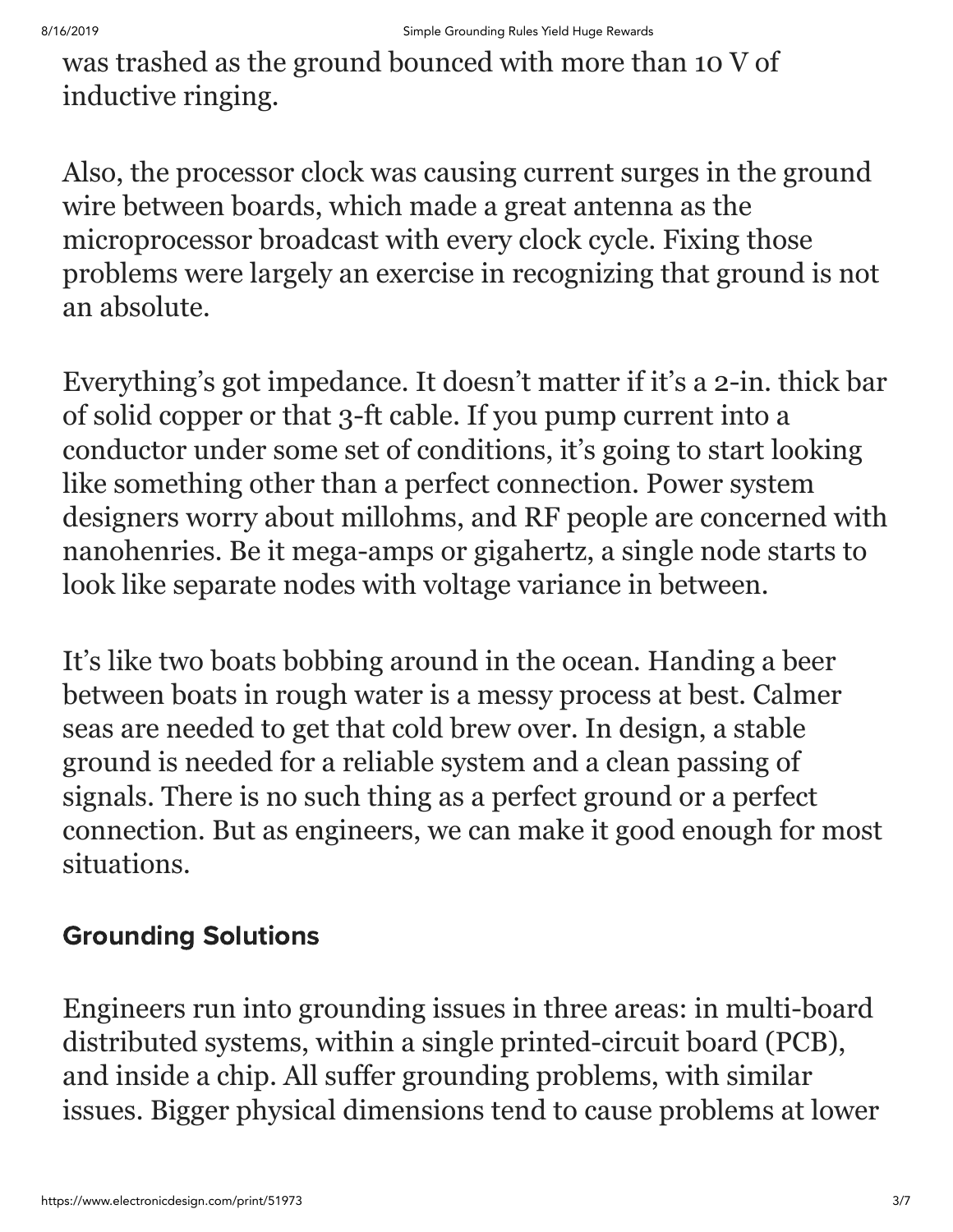frequencies. Most of us have designed boards at one time or another, so that's our emphasis here.

As a start, provide a common single point for grounds to come together. In a bigger system with multiple boards in a chassis, this is usually a point on the metal frame. Within a chip, the I/O ring establishes a ground rail, usually with a cut to avoid a ground loop. Within a PCB, this is best done as a dedicated ground layer.

Some people call this "star grounding" to a single point. Multiple paths back to common ground are fine, but loops and currents between different ground locations should be avoided. Currents in ground loops will cause the ground potential to twist like a potato chip.

Speaking of potato chips, what do you put in your PCB sandwich? The layer stack used is important to the end result. Cost constraints may drop board layers down, but four layers with ground, power, and two signal layers is a good starting point. Most designers are strong fans of a dedicated layer for ground and nothing else.

This works pretty well as long as you avoid the temptation to slice up the ground to route traces. Think about it. A slice down the middle of the ground plane creates a ground current loop. Trying to use extended traces for ground introduces a network of inductance, which falls apart at high frequencies. The solid dedicated ground layer is simple and reliable, and it gets it done.

In your design, you need to follow the currents both coming and going. What does this mean? Most designers know about getting power into a device, but they tend to think less about what happens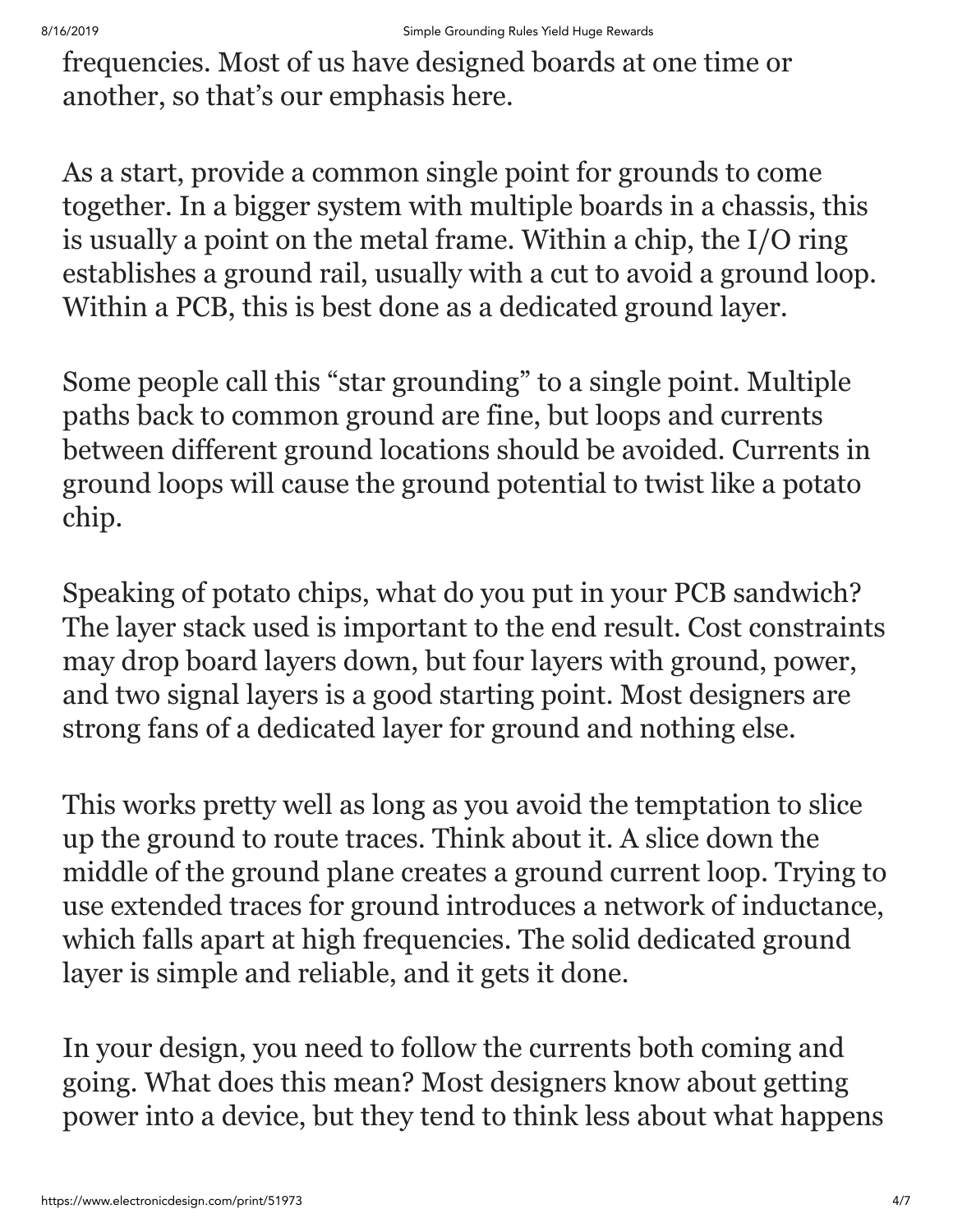to currents going out through the ground. Those same surge currents in your power are going to appear in your ground return.

Kirchhoff's Current Law gets you both coming and going. Depending on how you route and decouple things, both paths affect power stability and ground bounce. An awareness of the return path gets people to think out their grounding more intelligently.

When in doubt, ground it out. Nothing should float unattached. If you have bare space on boards, flood the empty regions with copper and an aggressive collection of vias to the internal ground plane. This provides a well-defined environment for signal traces. Instead of two adjacent signals that couple to each other, I prefer a set of signals with a low impedance ground between them.

Short and tight is the goal. Many boards are interconnect spaghetti with the system grounds added as an afterthought. Getting your grounding in place before signal routing is generally a good approach to getting this right. Messing up one signal involves, well, just one signal. Messing the grounding up can corrupt the entire system.

Minimize series vias on your ground paths and maximize parallel vias. Ideally, component grounds should drop directly to the ground plane. Depending on board thickness and via dimensions, each via adds between 0.5 and 3 nH of inductance.

For comparison, a bond wire inside a chip will be 3 to 20 nH depending on wire length. It all has impedance, and it all adds up. This becomes important when fast transient currents turn that path into a voltage differential.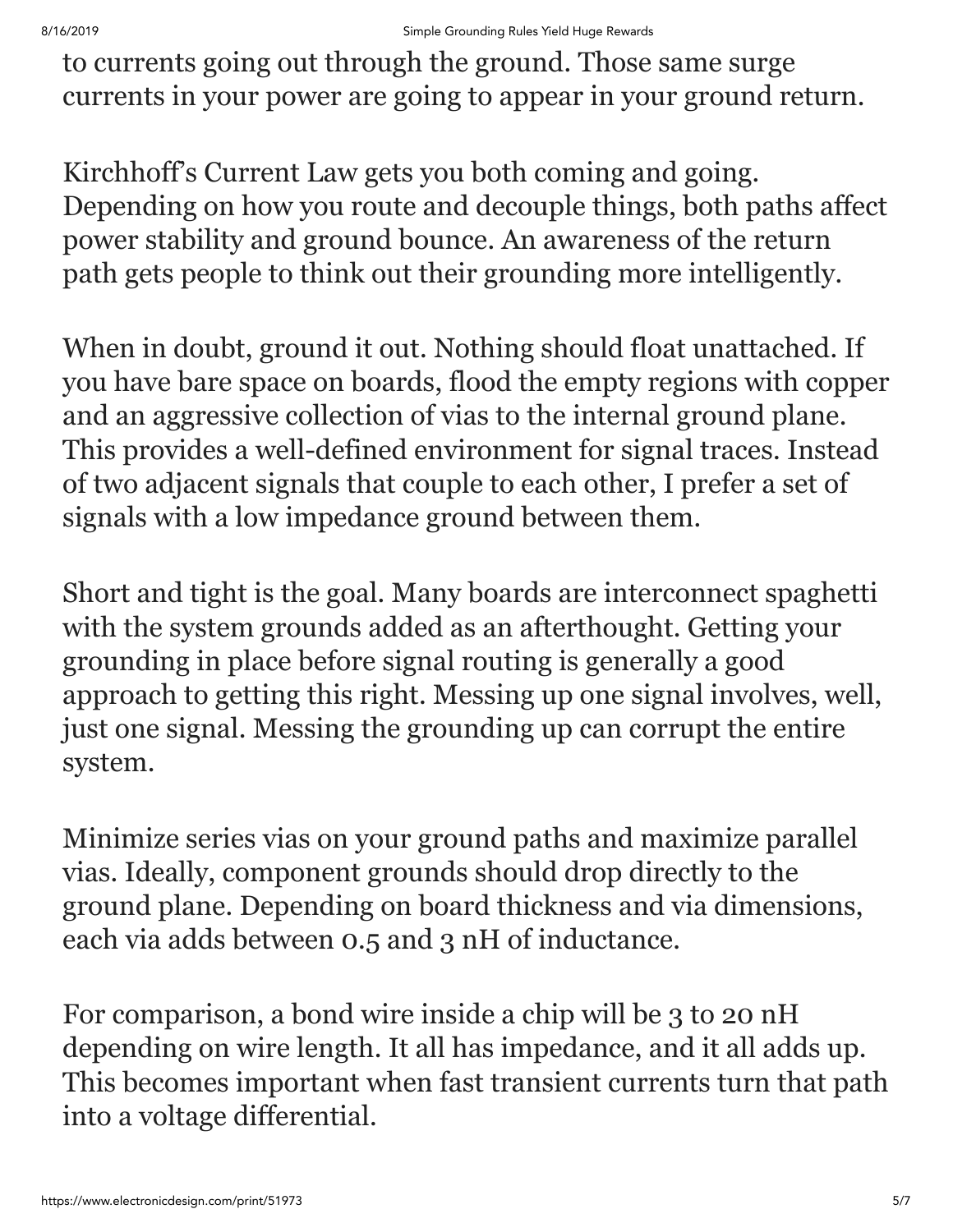A mixed-signal board's floor planning and grounding are tied together. The analog parts on the floors of these boards should be separated. Analog-to-digital converters (ADCs), digital-to-analog converters (DACs), and other analog front ends should be off in their own corner.

The analog side of the system then uses those separate sections and their grounds. For example, the ADC's "ground corner" gets tied back to the common point ground where the ADC passes its digital results back over to the rest of the board.

When passing ground connections between boards, you need to plan for dynamic variance between grounds. The strategy is still short and tight, with more parallel connections for lower total impedance.

Some dynamic variance is unavoidable, though. Especially for distance cable connections, use architectures that can deal with ground variance. Things like differential signals, low-voltage differential signaling (LVDS), optical isolators, and common-mode chokes are some of the techniques available.

#### In Practice

A lot of what's mentioned here should be old news for many designers. But considering how often I see these issues pop up, some designers must be unaware of proper grounding strategies.

We haven't gone into factors like signal routing, path balancing, shielding of signals, and other details in reducing noise and improving reliability under stress and strain. Also, special